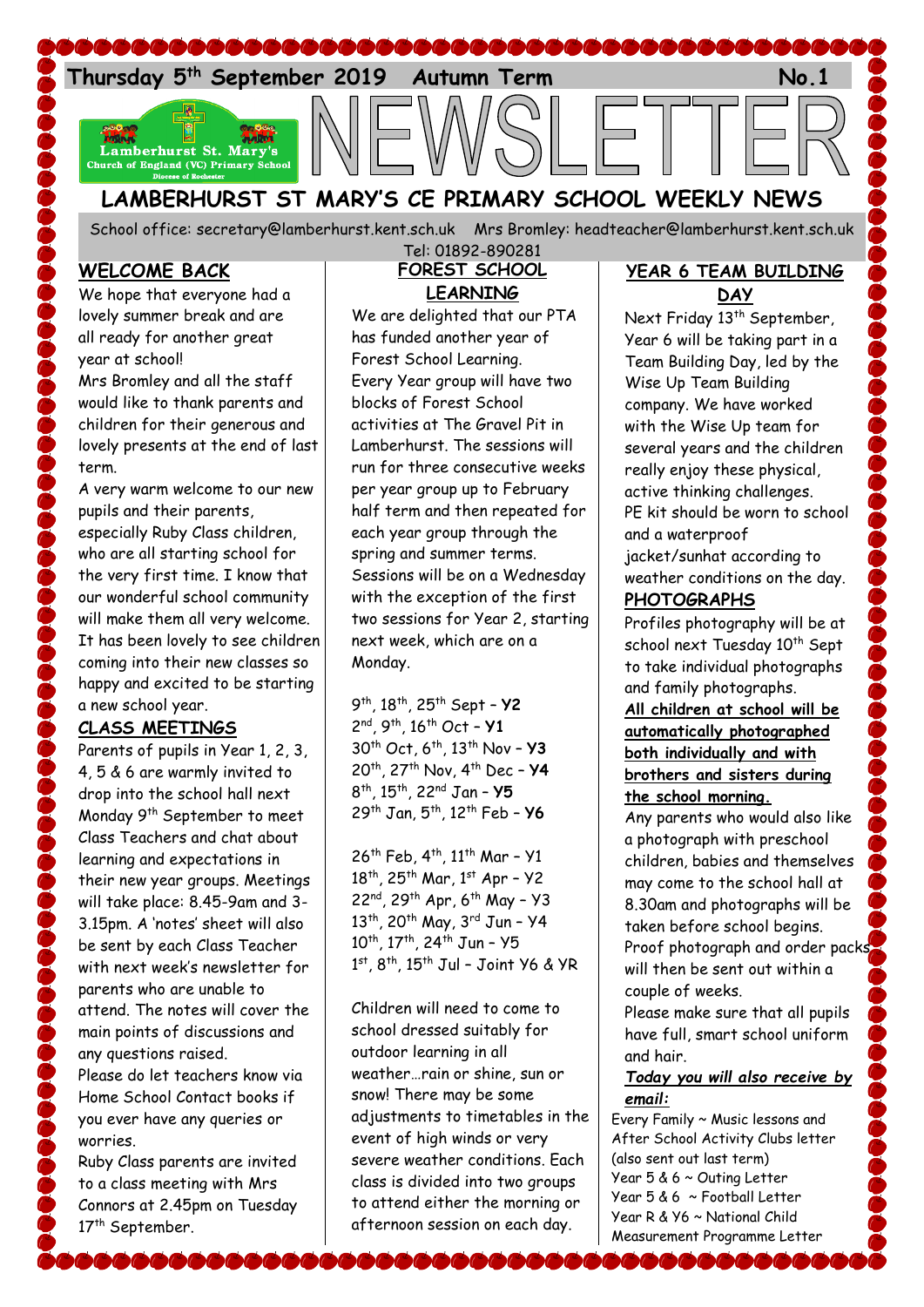# **PARENTMAIL & SCHOOLGRID**

Could all parents please check that they are signed up to Parent Mail and SchoolGrid. Mrs Knight in the school office can help if you have any problems with your sign up. ParentMail is our primary means

of communicating important school information including the weekly newsletter to parents and is the portal for parents to pay for school services such as Care Club, Outings, Music lessons etc Parents can pay and order school lunches via the SchoolGrid App.

### **SNACK TIME**

A reminder that our school snack policy is that pupils may bring fresh fruit and vegetables only from Monday to Thursday. All pupils in Year R, 1 & 2 are offered free fruit or Vegetables every day as part of the government fruit and veg scheme. They are of course welcome to bring fruit and veg from home. On Fridays, children may bring a 'Friday Feast' treat for their snack. This can include a small sandwich, cheese, crisps, biscuits or a small chocolate bar. Please only provide standard size portions and not oversize bars and packets.

### **RUGBY INVITATION**

Have your children ever wanted to try rugby? Boys and girls are welcome this Sunday, 8th Sept at Cranbrook Rugby Club. The club warmly invites all ages (up to 12) to their 'bring a friend' session, 10am - 12pm. More information on their website: www.cranbrookrugby.com Location: Tomlin Ground, Angley Rd, Cranbrook TN17 2PN

### **PTA UNIFORM SALE**

The PTA is hosting the next second-hand uniform sale on Thursday 12th Sept at drop off and pick up. There are many items of good quality uniform 7000000

# **PARKING & DRIVING TO SCHOOL**

A polite reminder to parents and all family members and friends who drop off and pick up pupils at school, that there is no parking or dropping off/picking up in the school car park or the entrance to the school. Parents dropping for Breakfast Club/picking up from Care Club may park in the car park between 8am-8.15am and 4.30-6pm. To keep children safe as they walk to and from school**, please do not park or drive in Pearse Place or turn cars in or near the school entrance, which is very dangerous for our pupils.** In the interests of good relations with our neighbours in Pearse Place please do not park in the road especially across driveways and in the residents parking area opposite the school entrance. We would appreciate parents making friends and family aware of these requests.

### **SWIMMING LESSONS**

From next Tuesday 10<sup>th</sup> September, all pupils in Year 4, 5 & 6 will be having swimming lessons as part of their statutory PE curriculum. Travel to the pool at The Weald Sports Centre, Cranbrook is by coach and the lessons are taught by swimming coaches at the centre. There is no charge to parents as these lessons are funded by generous donation from our PTA and our Sports Premium Fund.

All pupils-boys and girls require a red swimming hat. Costumes and trunks may be any colour. Red swimming hats are available from the school office £1.50.

# **BETHANY SCHOOL MASTERCLASSES**

Each year Bethany School, Goudhurst run five Master Classes for pupils in Year 5 who may like to consider the school as a secondary school option. There are three Masterclasses in the autumn term and two in the spring:

High Ropes - Saturday, 14th September - 10am-noon. Music - Saturday 5th October - 10am-noon.

Design & Technology - Saturday 30th November - 10am-noon. There is no charge for these Master Classes. Places are limited and will be offered on a first come, first served basis so please get in touch to reserve a place on the Class of your choice. Children may attend more than one, but places will depend on numbers so you will be asked for a first, second and third choice. For further information, contact Juliana Tagliari on 01580 211273. email: [marketing@bethanyschool.org.uk](mailto:marketing@bethanyschool.org.uk)

# **ABSENCE FROM SCHOOL**

Please notify the school office via telephone, email or NHS Studybugs, before 9.15am if your child is absent from school. Messages may also be left on the school answer machine at any time outside office hours. <https://studybugs.com/>

### **YEAR 5 & 6 TRIP TO GREENWICH**

On Wednesday 25<sup>th</sup> September, Year 5 & 6 will be going on a trip to Greenwich, travelling by coach, which has been funded by our PTA. There is a small charge to parents towards the activities for the day.

### **MUSIC LESSONS & AFTER SCHOOL CLUBS**

Music lessons and After School Activity Clubs all begin from next Monday. Please return permission forms to school.